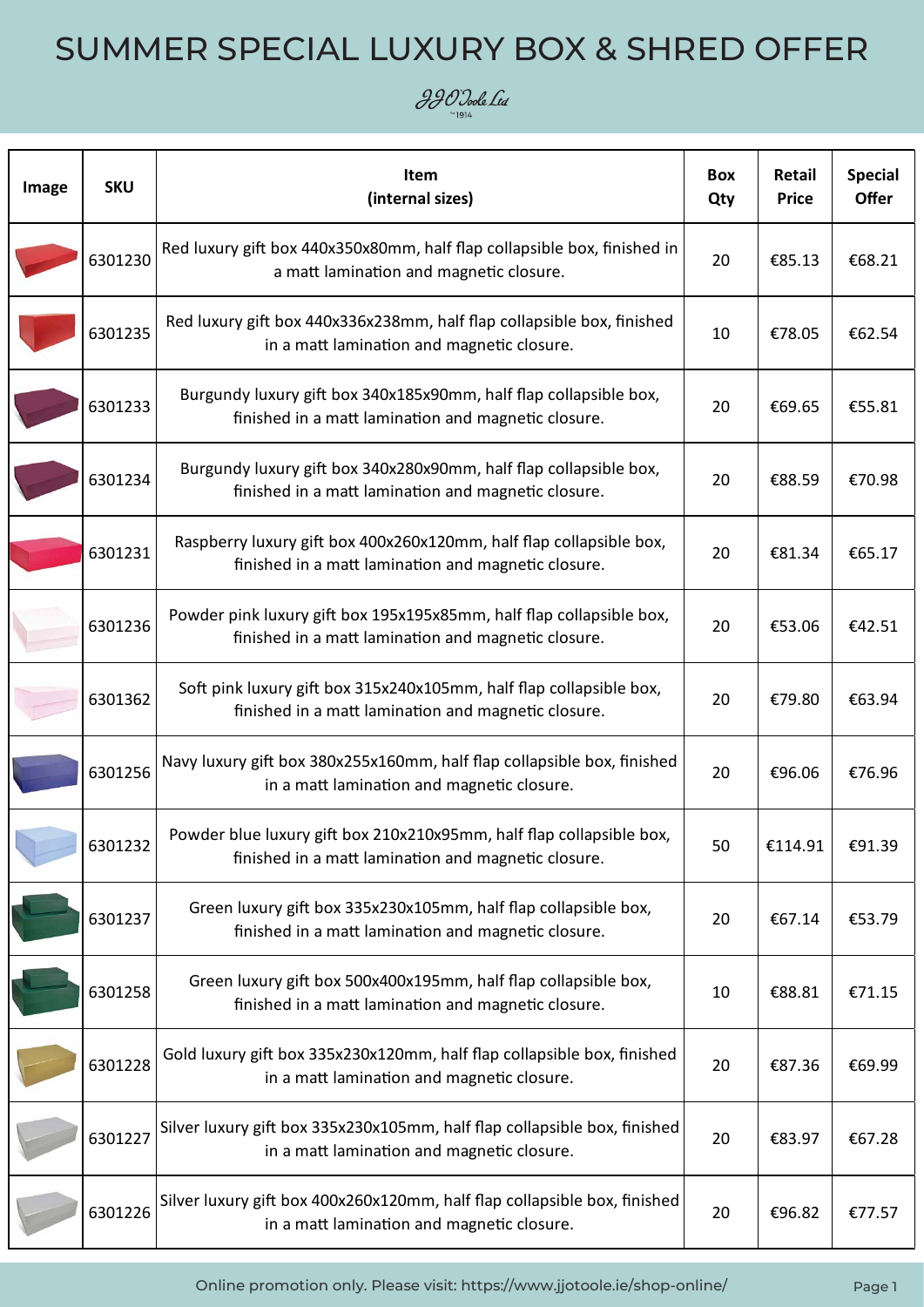

| 6301243 | Silver luxury gift box 425x330x100mm, full flap collapsible box, finished<br>in a matt lamination and magnetic closure.        | 25 | €126.99 | €101.75 |
|---------|--------------------------------------------------------------------------------------------------------------------------------|----|---------|---------|
| 6301360 | White luxury gift box 435x325x195mm, half flap collapsible box,<br>finished in a matt lamination and magnetic closure.         | 10 | €54.12  | €43.36  |
| 6301248 | White luxury gift box 440x350x200mm, half flap collapsible box,<br>finished in a matt lamination and magnetic closure.         | 10 | €73.34  | €58.76  |
| 6301238 | White luxury gift box 195x195x85mm, half flap collapsible box, finished<br>in a matt lamination and magnetic closure.          | 20 | €49.49  | €39.65  |
| 6301239 | White luxury gift box 440x350x100mm, half flap collapsible box,<br>finished in a matt lamination and magnetic closure.         | 20 | €89.64  | €71.82  |
| 6301241 | White luxury picture frame box 325x320x45mm, full flap collapsible<br>box, finished in a matt lamination and magnetic closure. | 50 | €86.32  | €69.16  |
| 6301254 | Black luxury gift box 380x255x160mm, half flap collapsible box, finished<br>in a matt lamination and magnetic closure.         | 20 | €96.06  | €76.96  |
| 6301229 | Black luxury gift box 390x245x130mm, half flap collapsible box, finished<br>in a matt lamination and magnetic closure.         | 20 | €74.79  | €59.92  |
| 6301247 | Black luxury gift box 440x350x200mm, half flap collapsible box, finished<br>in a matt lamination and magnetic closure.         | 10 | €62.82  | €50.33  |
| 6301257 | Black luxury gift box 500x400x195mm, half flap collapsible box, finished<br>in a matt lamination and magnetic closure.         | 10 | €88.81  | €71.15  |
| 6301122 | Black luxury shirt boxes 260x200x75mm, full flap collapsible box,<br>finished in a matt lamination and magnetic closure.       | 50 | €126.21 | €96.39  |
| 6301121 | Black luxury shirt boxes 360x250x75mm, full flap collapsible box,<br>finished in a matt lamination and magnetic closure.       | 50 | €120.31 | €101.12 |
| 6301354 | Ivory kraft luxury gift box 220x160x35mm,<br>eco-friendly half flap collapsible box and magnetic closure.                      | 40 | €96.16  | €77.04  |
| 6301358 | Ivory kraft luxury gift box 220x160x95mm,<br>eco-friendly half flap collapsible box and magnetic closure.                      | 40 | €122.09 | €97.81  |
| 6301356 | Ivory kraft luxury gift box 285x290x85mm,<br>eco-friendly half flap collapsible box and magnetic closure.                      | 20 | €70.79  | €56.72  |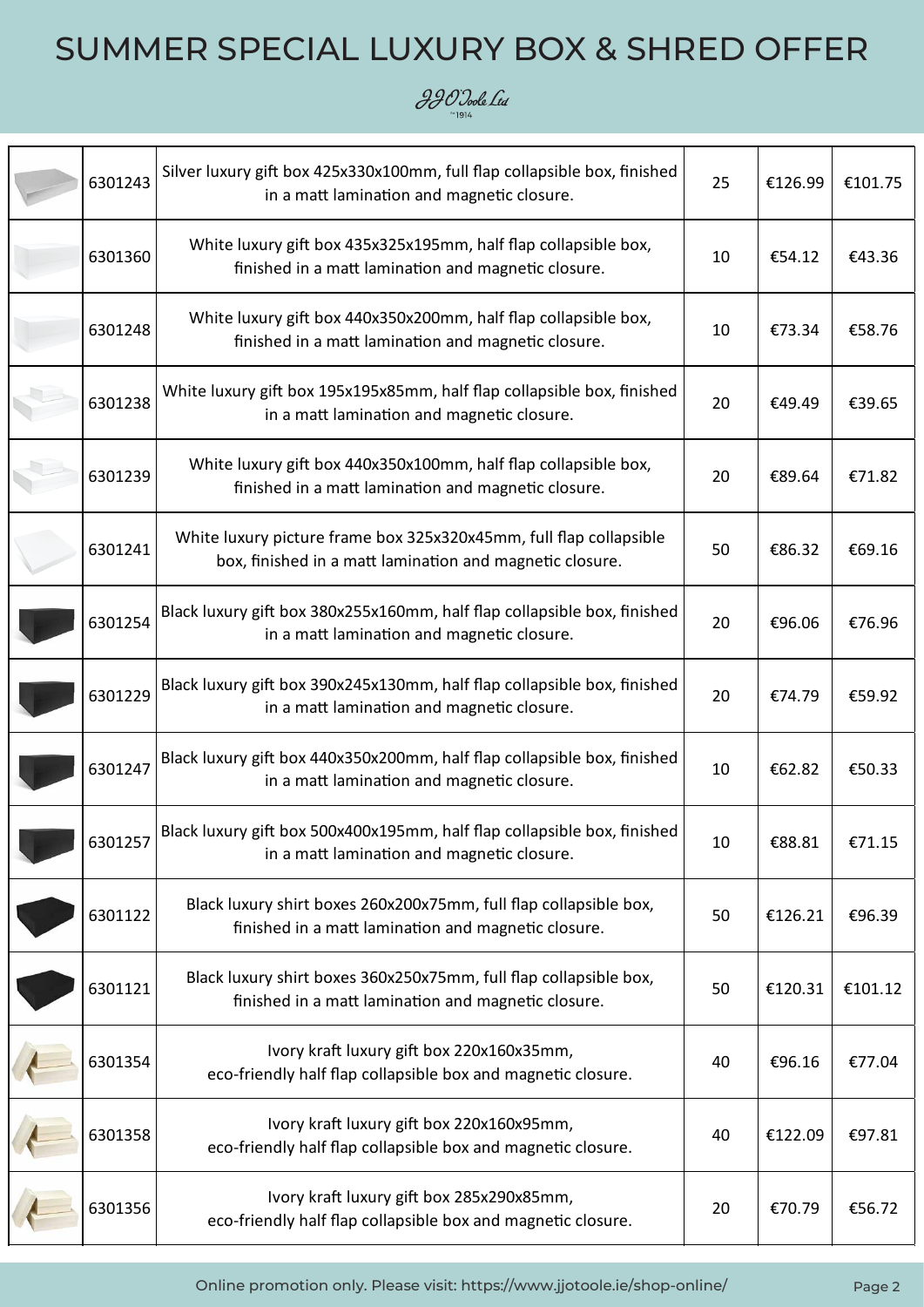

| 1104746 | Navy Luxury Kraft Gift Box 400X260X120mm,<br>eco-friendly half flap collapsible box and magnetic closure.                                                | 20 | €82.77  | €66.31  |
|---------|----------------------------------------------------------------------------------------------------------------------------------------------------------|----|---------|---------|
| 6301249 | Copper luxury gift box 220x225x65mm,<br>eco-friendly half flap collapsible box and magnetic closure.                                                     | 50 | €133.49 | €106.95 |
| 6301251 | Copper luxury gift box 300x300x90mm,<br>eco-friendly half flap collapsible box and magnetic closure.                                                     | 20 | €73.31  | €58.74  |
| 6301325 | Black kraft luxury A4 310x215x17mm<br>eco-friendly lid & base gift boxes                                                                                 | 40 | €39.75  | €31.85  |
| 6301315 | Black kraft luxury A5 230x165x17mm<br>eco-friendly lid & base gift boxes                                                                                 | 40 | €57.21  | €45.84  |
| 6301300 | Black kraft luxury A6 165x116x17mm<br>eco-friendly lid & base gift boxes                                                                                 | 50 | €60.60  | €48.55  |
| 6301305 | Black kraft luxury single piece A4 320x230x35mm<br>gift box, eco-friendly cardboard wrapped with black kraft beater dyed<br>paper and magnetic closure   | 40 | €104.03 | €83.34  |
| 6301320 | Black kraft luxury single piece A5 230x165x35mm<br>gift box, eco-friendly cardboard wrapped with black kraft beater dyed<br>paper and magnetic closure   | 25 | €55.51  | €44.48  |
| 6301330 | Black kraft luxury single piece A6 165x116x35mm<br>gift box, eco-friendly cardboard wrapped with black kraft beater dyed<br>paper and magnetic closure   | 40 | €75.93  | €60.84  |
| 6301310 | Black kraft luxury single piece Flat Gift Box<br>390x260x35mm, Eco-friendly cardboard wrapped with black kraft<br>beater dyed paper and magnetic closure | 20 | €56.95  | €45.63  |
| 6301335 | Black kraft luxury single piece Gift Box<br>280x220x110mm, Eco-friendly cardboard wrapped with black kraft<br>beater dyed paper and magnetic closure     | 20 | €64.54  | €51.71  |
| 6301345 | Black kraft luxury single piece Gift Box<br>400x300x110mm, Eco-friendly cardboard wrapped with black kraft<br>beater dyed paper and magnetic closure     | 20 | €79.73  | €63.88  |
| 6301225 | Natural kraft luxury box 255x255x80mm,<br>eco-friendly half flap collapsible box and magnetic closure.                                                   | 40 | €100.93 | €80.86  |
| 6301340 | Natural kraft luxury box 280x220x110mm,<br>eco-friendly half flap collapsible box and magnetic closure.                                                  | 15 | €60.18  | €48.22  |
| 6301350 | Natural kraft luxury box 400x300x110mm,<br>eco-friendly half flap collapsible box and magnetic closure.                                                  | 15 | €72.31  | €57.93  |

Online promotion only. Please visit: https://www.jjotoole.ie/shop-online/